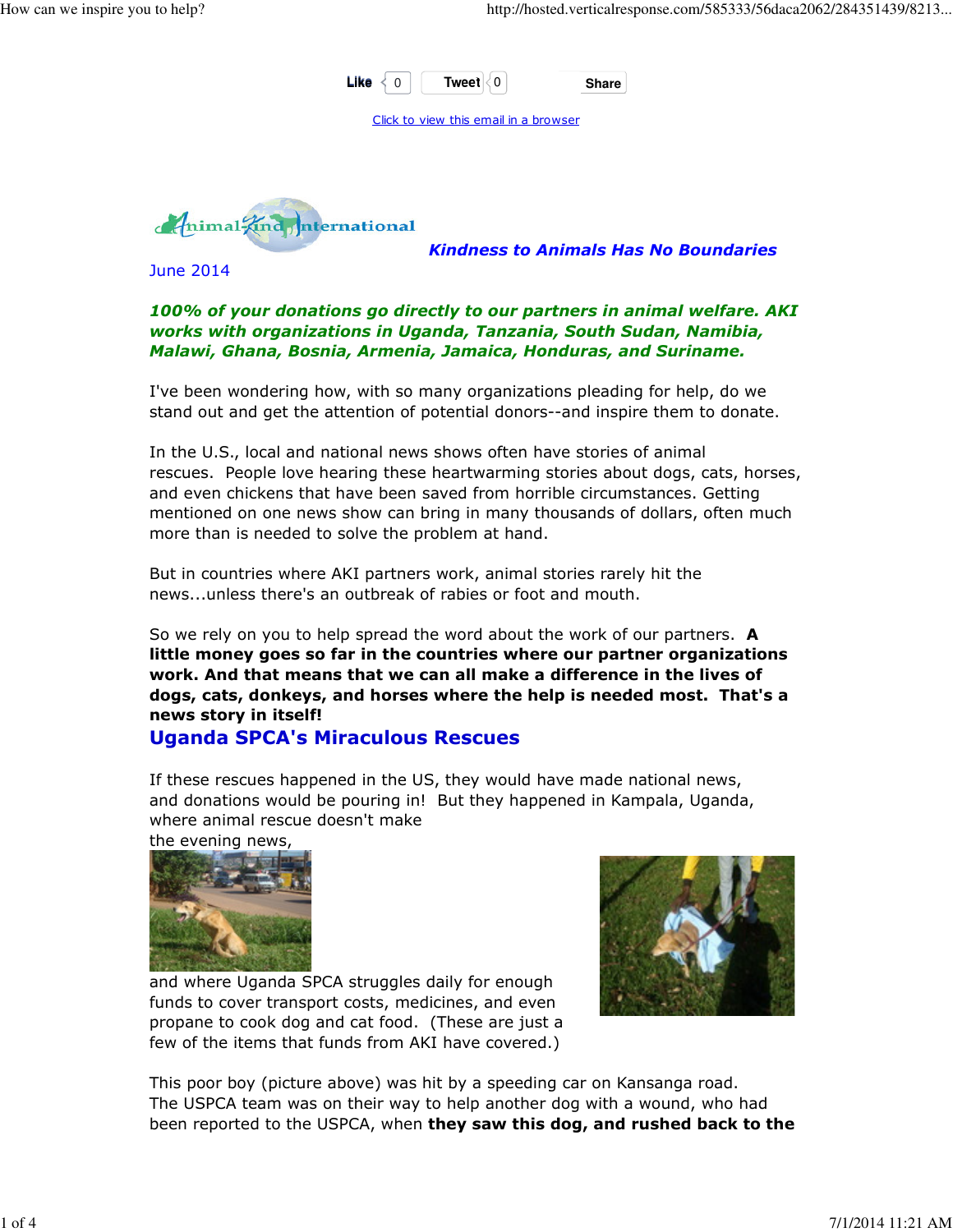USPCA clinic, where he was treated and is recovering, no longer in pain. Funds are needed for medicines and for his ongoing care, which may involve significant rehabilitation.

### Miraculous Rescue #2

Just yesterday, Friday, the USPCA got a call about a dog stuck in a drainage ditch. When the USPCA Team arrived, community members told them that the dog had been there for 2 days, fighting for his life. The team got him out of the ditch--a feat in itself (see the steep sides of the ditch in the picture below), and took him to the USPCA (picture below right), where he's now under the care of Dr. Alex.



Even though this rescue story didn't make the headlines, you can

make sure that the USPCA has the funds they need to continue to rescue and care for all animals in need by donating and designating here: http://www.animal-kind.org/ugandaadvocate.html



AKI sends funds to our partner organizations to cover their priority needs--we don't dictate what they can

and should spend AKI funds on, as long as it's used for animal rescue/welfare.

## Tanzania Animal Welfare Society Has Kennels!

This story should get top billing on local news (but it didn't). TAWESO's kennels are a great example of how far money can go to help animals in poor countries. For about US\$1100, and a lot of volunteer support, TAWESO built these kennels. If you look closely at the picture to the right, you can see the AKI logo on the kennel



building--they were built entirely with AKI funds!

Dr. Kahema sent this message: "The kennels are of much help as we are still working towards getting a permanent animal shelter, a lot of animals need rescue now. So far the kennels have helped 70 dogs and 30 cats and 63 of the dogs and 24 cats got adopted. The kennels are working as rehabilitation centres. Again thank you so much and greetings to all AKI supporters."

TAWESO continues to hold Vet Outreach Clinics, they rescue animals from the streets, and they implement the Humane Ed Programme and Donkey Care Programme--their funding needs haven't ended with this kennel--as I'm sure you can imagine. If like me, you are inspired by TAWESO's work, you can donate and designate here: http://www.animal-kind.org/tanzania.html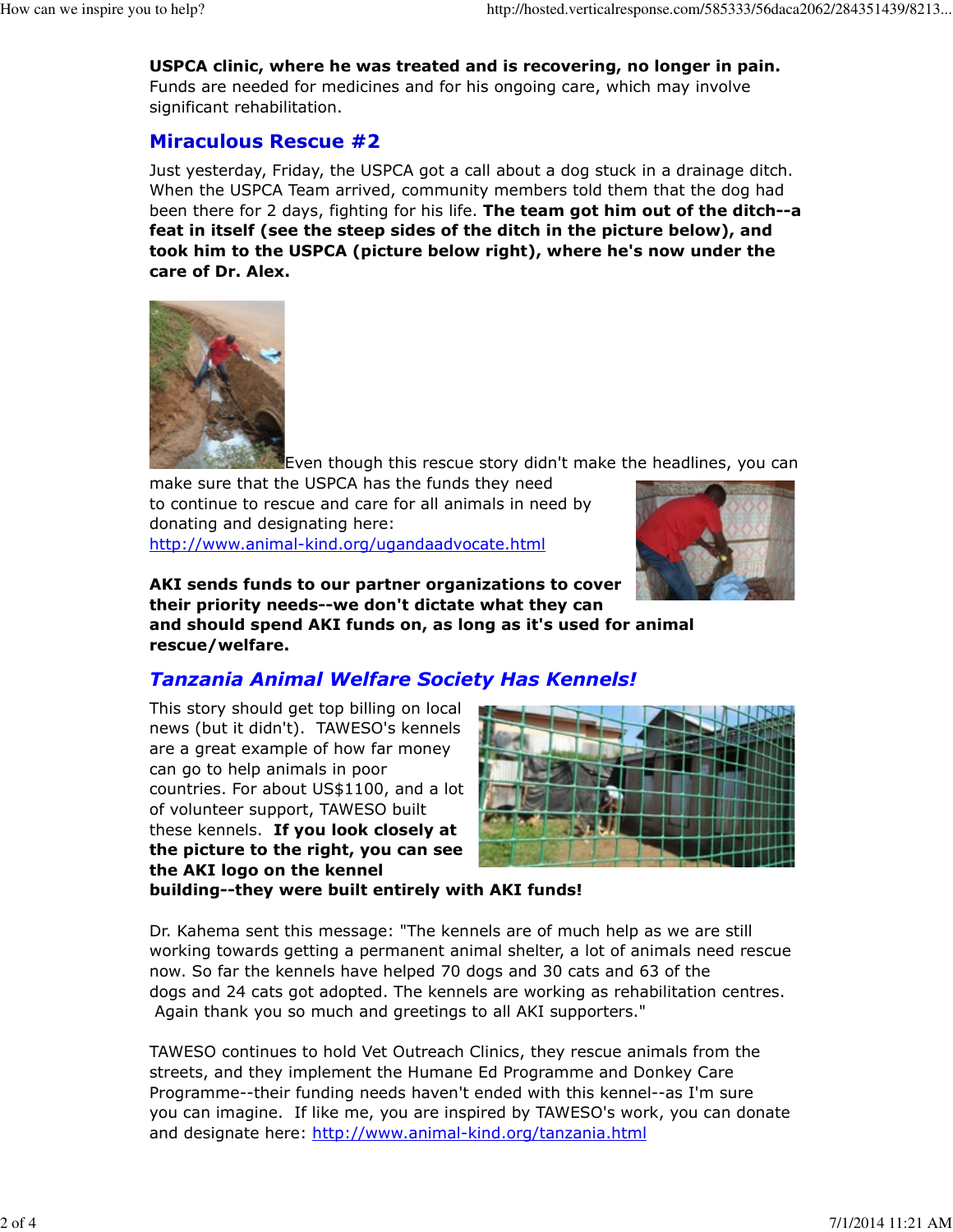# Kingston Community Animal Welfare Recues & Rehabilitates Dog with Wound on her Face: The mystery remains--How did this happen & who did this to her?

That would be the headline if this story had made Kingston's paper, The Gleaner.

And the article would go something like this:

Kingston resident, Jenni, rescued this injured dog (photo to the right) from her apartment complex, and contacted KCAW for help. While no one has been able to identify the assailant, KCAW suspects that someone used a machete to cut



her face. After being seen by a vet, KCAW has taken on the daily care she requires. According to KCAW, they first named her Two Face, and then Two-ey, which morphed naturally into Tutti, then they added Frutti. So she's Tutti Frutti or at times, just Toots.

KCAW reports that Tutti Frutti is just the most loving dog. She still has trouble eating hard food. In the attack, her jaw was damaged, so she can't chew well yet. She's on soft food for now, but as KCAW's Deborah told our reporter, "I slip her her favourite thing to eat, turkey neck, now and then." To help defray costs of Tutti Fruitti's care, and to help provide for other KCAW animals, please donate here: http://www.animal-kind.org/jamaicaadvocate.html

### UPDATES

We've delivered flood relief funds to Stray Dogs Bosnia so they can buy food, and get vet care for dogs, cats, and other domestic animals in need. We'll keep you updated on our website and in future newsletters about how flood relief funds have been used.

Our GlobalGiving Campaign to support spay/neuter and humane ed in Suriname didn't earn enough donations to remain on the GG site, but we did raise enough to pay for spaying of about 18 dogs and cats! Watch the AKI website and future newsletters for more info about the FHA s/n campaign.

We're still collecting humane ed supplies--mainly books for kids about animals--to send to Ghana SPCA and Liberia Animal Welfare & Conservation Society. LAWCS also uses stuffed animals if you have any new or lightly used ones to donate.

Thank you again to everyone who has been using AmazonSmile and who has designated Animal-Kind International as your charity. Just go to the website below (you may have to type it in to your browser if the link doesn't work), and designate Animal-Kind International as the charity you're supporting: http://smile.amazon.com/ and if you have trouble with that, please let me know!

#### Please check out the beautiful new design of the AKI website, thanks to Deb! http://www.animal-kind.org/

The website is full of news that inspires, where you can read more about all our partner organizations. They all have compelling stories worthy of the evening news!